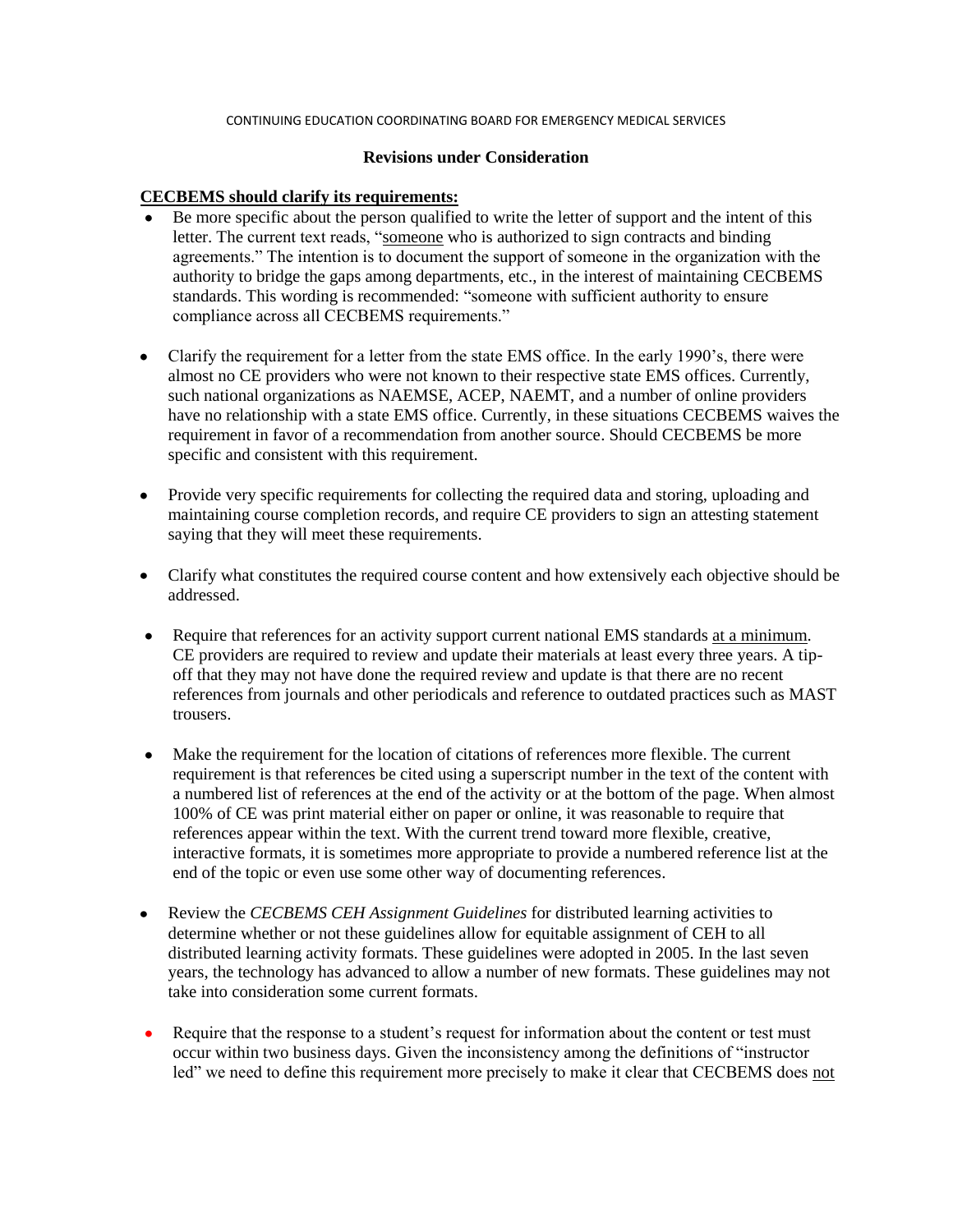define "instructor led" in terms of how quickly a student receives an answer to a question from an online CE provider.

- Give CE providers a minimum number of standard questions that must appear on student evaluation forms. Reviewers find the quality of evaluation instruments to be "all over the map" in terms of quality. Give CE providers a set of questions using a Likert Scale that must be included on evaluation forms. They may place other items on the form, but the minimum set furnished by CECBEMS should be required.
- Provide specific requirements for CE providers to use in investigating complaints from students  $\bullet$  . and faculty and for acting on information gained from student evaluations.
- Provide more specific requirements about how an organizationally accredited provider and its program committee should conduct a course review before awarding accreditation. Consider requiring that the medical director sign off on each course.

# **Determine whether or not CECBEMS requirements meet the needs of the EMS community as a whole.**

- Survey state directors, training coordinators, NREMT, etc. to determine whether or not the value  $\bullet$ of accreditation is affected by the current lack of clear-cut assignment of the CECBEMS category (First Responder, Basic, Advanced). For instance, we currently allow CE providers to assign multiple categories to the same activity if it contains information for all of the levels they assign rather than insisting that all content in an activity address the SOP for one distinct level of practice, no more and no less.
- Accredit advanced practice activities that do not fall within the SOP for any level of practice critical care, community paramedic, flight paramedic, etc. Although many states and NREMT may not accept these courses for recertification or license renewal, employers and third-party payers will be looking for qualified advanced practice EMS providers who have completed accredited CE.
- Distinguish between CE provider and student user equipment. Vendors, however cutting edge their I/T may be, cannot ensure that their customers' equipment is adequate. When writing requirements for technology for online courses, remember that all users do not have computers and software that are cutting edge and some rural areas still do not afford the latest internet connection services.
- Require that the name and/or signature of the EMS medical director appear on course certificates and on the CE Provider's Web site.
- Require that faculty and authors complete and sign a conflict-of-interest document designed by CECBEMS.

# **Revise CECBEMS requirements adequately to address cheating in distributed learning formats**

- Require CE providers to program their site in a way that does not allow students to access the test before they have spent a reasonable amount of time in the content.
- Require randomization of a standard set of test items and of answer choices with a one-year deadline.